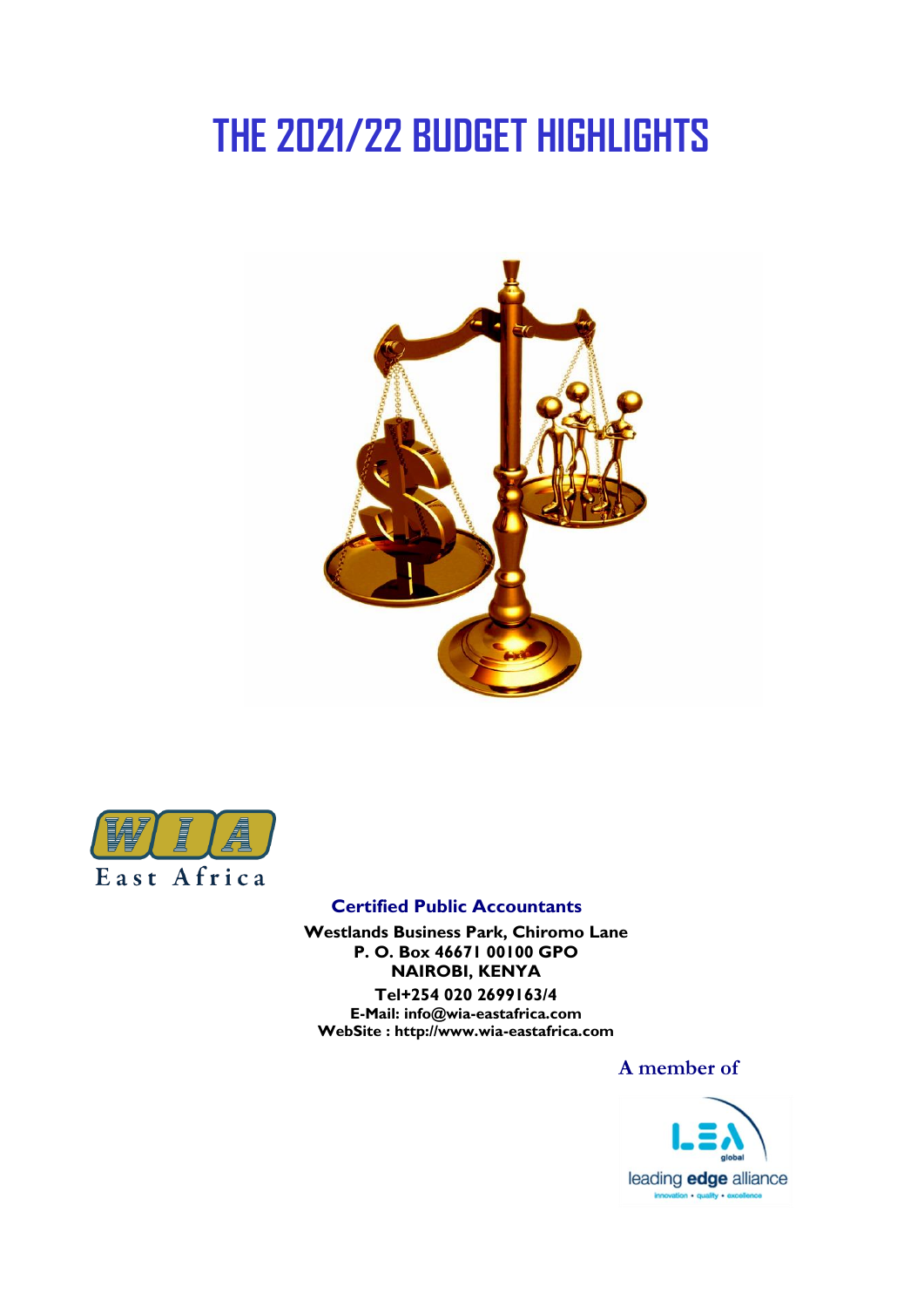# **2021/22 BUDGET HIGHLIGHTS**

Dear Esteemed Client,

The government has released the 2021/22 fiscal strategy premised on the theme:

## **"BUILDING BACK BETTER: STRATEGY FRO RESILIENT AND SUSTAINABLE ECONOMIC RECOVERY AND INCLUSIVE GROWTH.''**

The 2021/22 Budget is prepared against the background of a weakening global economy; Kenya's economy is expected to continue to recover and gradually return to growth, with real GDP growth projected to reach 4.5 per cent in 2021 and to be over five per cent on average in 2022-23. This is a massive cut compared to the previous projection of 6.8 per cent growth, which was to be the fastest in Africa, and a more ambitious prediction than the government's estimate of 6.4 per cent.

## **Economic Analysis**

The growth outlook is positive. The economy is projected to grow by 5.0% in 2021 and 5.9% in 2022. The rebound assumes that economic activity will normalize due to a full reopening of the economy, the Economic Recovery Strategy being successfully implemented, and Kenya capitalizing on an expected improvement in external liquidity and benefiting from initiatives to meet its external financing needs. The external initiatives could include debt refinancing, restructuring and debt service relief, and additional concessional loans. Inflation is projected to remain within the Central Bank of Kenya's target range of 2.5% to 7.5%, and fiscal and current account deficits are forecast to narrow as a result of improved revenue collection and exports. Downside risks to the outlook could emanate from delays in the full reopening of the economy, failure to secure external financing to execute the budget, a slowdown in global growth, and disruptive social conditions during the run-up to the 2022 elections.

The COVID-19 shock has hit Kenya's economy hard through supply and demand shocks on both the external and domestic fronts and caused activity to slow sharply in 2020 (real gross domestic product is estimated to have contracted by 0.3% in 2020). Agricultural output grew robustly, but manufacturing and many services subsectors (e.g., tourism, education) were severely disrupted.

A regional locust infestation, which started early 2020, also affected some parts of Kenya, especially the North East. Nevertheless, moving into 2021 a significant economic recovery has been underway, although it remains highly uneven across sectors (with some, such as tourism, remaining under severe pressure), and there continues to be elevated uncertainty regarding the outlook. The downside risks include a weaker than expected global economic recovery undermining Kenya's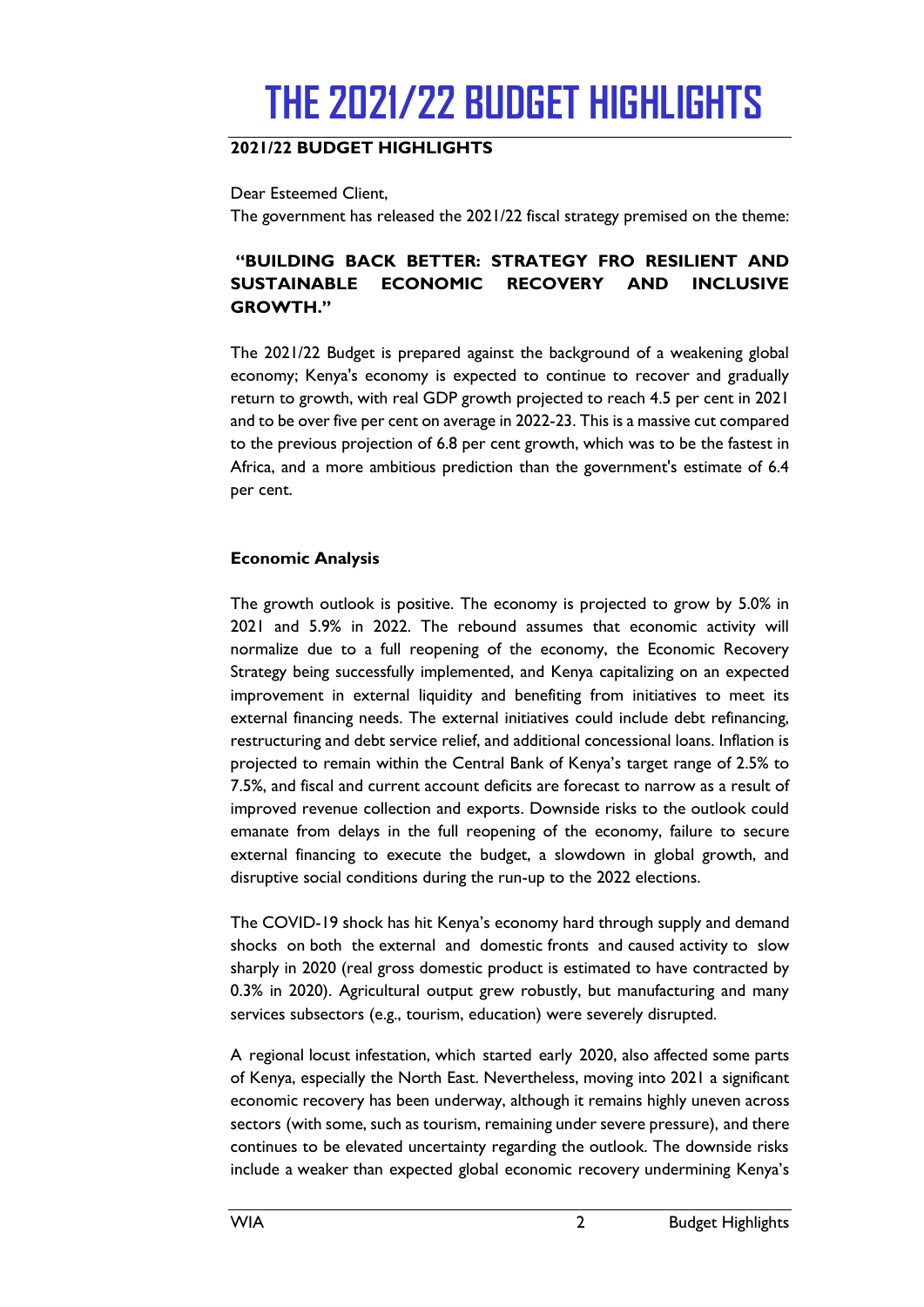export, tourism and remittance inflows, renewed disruption to domestic economic activity from the pandemic, fiscal slippages, and weather-related shocks.

The 23rd Kenya Economic Update by World Bank attributes the growth to an upturn in industry supported by reopening of the economy and strong capital spending.

Other factors includes a moderate recovery in services as vaccination rollout steadily progresses, adequate agricultural harvests and sales, helped by rising external demand from the recovering global economy.

On the demand side, private consumption is expected to continue to recover, supported by a pickup in wages and household incomes, and resilient remittances.

Monetary accommodation is likely to continue in the near term, in the absence of inflationary shocks, as is appropriate in the context of a negative output gap having opened up due to the pandemic, and low core inflationary pressures.

### **2021 Fiscal Projections**

The fiscal policy supporting the financial year 2021/2020 and the medium-term budget is designed to support economic recovery and reduce fiscal deficit. The policy aims at mobilizing revenues through tax reforms in tax policy and administration. Thus, the 2021/22 budget targets revenue collection including Appropriations-in-Aid (AIA) of KES 2.04 trillion, equivalent to 16.4% of GDP, a growth from the estimated revenues of KES 1.89 trillion, equivalent to 16.8% of GDP in the financial year 2020/21.

Of this, ordinary revenues in the financial year 2021/22 are projected at KES 1.78 trillion, equivalent to 14.3% of GDP. Total expenditures in the financial year 2021/22 are projected at KES 3.03 trillion (excluding debt repayments) or 24.5% of GDP from the estimated level of KES 2.79 trillion or 24.7% of GDP in 2020/21.

The recurrent expenditures in the financial year FY 2021/22 will amount to KES 2.0 trillion or 16.2% of GDP. Due to shortfall in revenues, the government will once again tap into the credit markets to finance the budget deficit which now stands at 976.2Bn equivalent to 7.5% of the GDP. This fiscal deficit is lower than the 976.2 equivalent to 8.7% of the GDP in 2019/2020 budget. The deficit will be financed through net external financing of KES 271.2Bn equivalent to 2.2% of GDP and net domestic financing of KES 658.5 equivalent to 5.3% of GDP. Indeed, the cost of financing the national debt consumes a significant portion of tax revenues, leaving the government with limited options for financing development projects.

## **State of the Economy**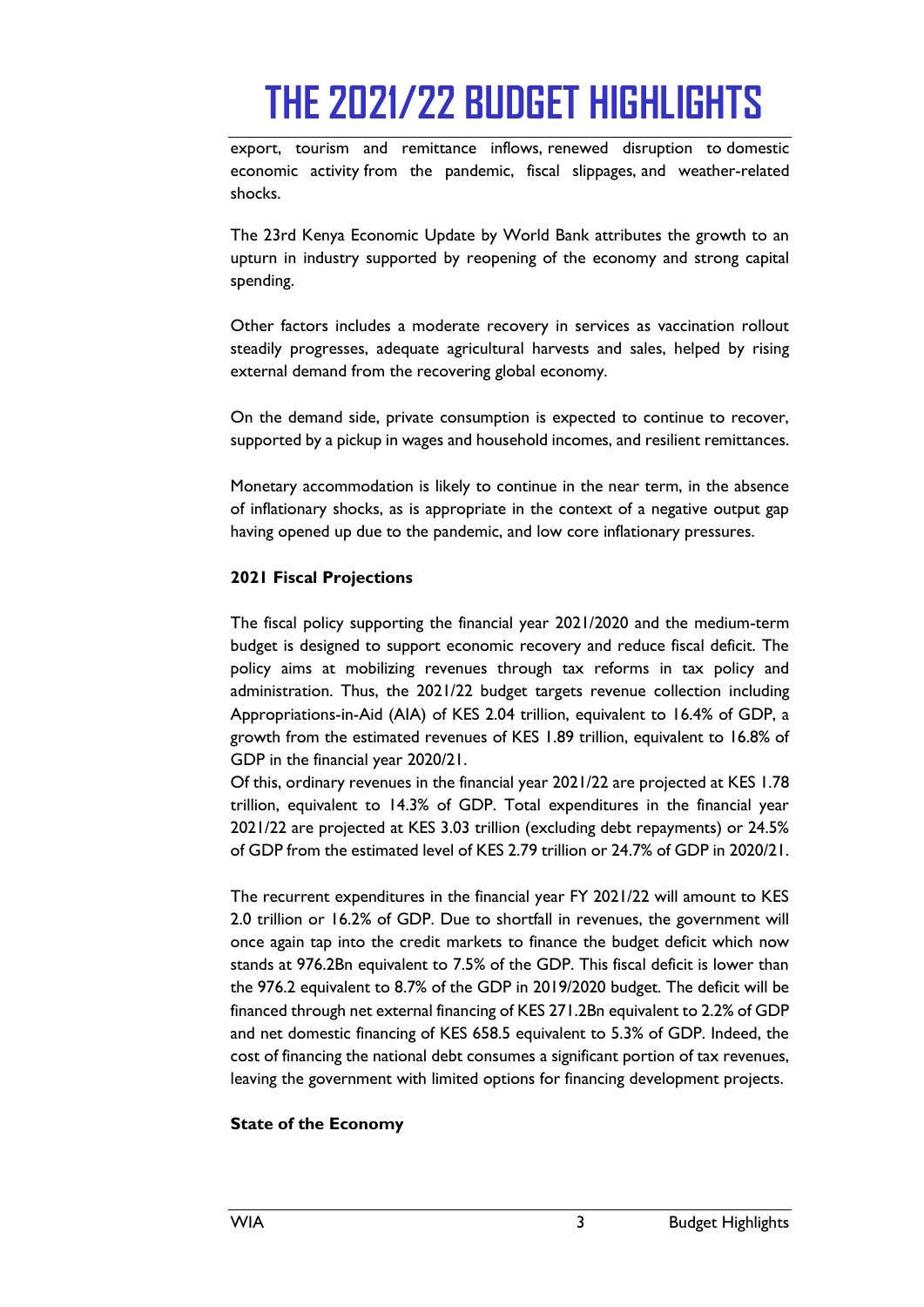Kenya recorded a decline in GDP growth from 5.4% in 2019 to 0.6% in 2020 owing to a 1.4% contraction in the industry sector as a result of the decline in manufacturing activities at the onset of the pandemic and a 2.5% contraction in the service sector due to the 68.9% decline in tourist arrivals following the global ban on international travel and national lockdowns.

Kenya's GDP is projected to grow by 6.3% and by 5.7% in 2021 and 2022 respectively due to the successful implementation of the Post Covid-19 Economic Recovery Strategy, full re-opening of the economy, increased agricultural output on account of favourable weather patterns and the resumption of international travel which will stimulate tourism. The fiscal deficit is expected to increase from 5.6% of GDP in 2020/2021 to 8.2% in 2021/2022 as 66% of revenues are expected to go into debt repayment.

Inflation in 2020 remained subdued at 5.6% mainly due to the crash in world oil prices, as well as consumer and business tax relief measures implemented by the government which saw the reduction of VAT, PAYE, turn-over and corporate tax. Inflation is projected to remain within the Central Bank of Kenya's target range of 2.5% to 7.5%. These low inflation rates are expected to be supported by lower food prices and muted demand pressures despite the recent increase in fuel prices, while fiscal and current account deficits are forecasted to narrow as a result of improved revenue collection following the reversal of the emergency tax cut measures.

## **Achievements under the Economic Stimulus Programme (ESP)**

Since the outbreak of COVID-19 pandemic, the Government has been implementing the Economic Stimulus Programme, which is labour-based. The programme increased demand for local goods and services, cushioning vulnerable Kenyans, securing household food security for the poor, and creating employment and incomes. Great gains have been realized under the Programme including;

• Creation of over 100,000 jobs for youth in urban settlements of Nairobi, Mombasa, Kisumu and Eldoret under "Kazi Mtaani";

• Providing Kshs. 3.0 billion to the Credit Guarantee Scheme as seed capital to de-risk lending to MSMEs;

• Recruitment and posting of 4,000 primary and 8,000 secondary school intern teachers.

• Construction of additional classrooms in secondary schools and procurement of locally fabricated desks for primary and secondary schools;

• 5,000 Diploma and Certificate level health workers were recruited for one year under the Universal Health Coverage;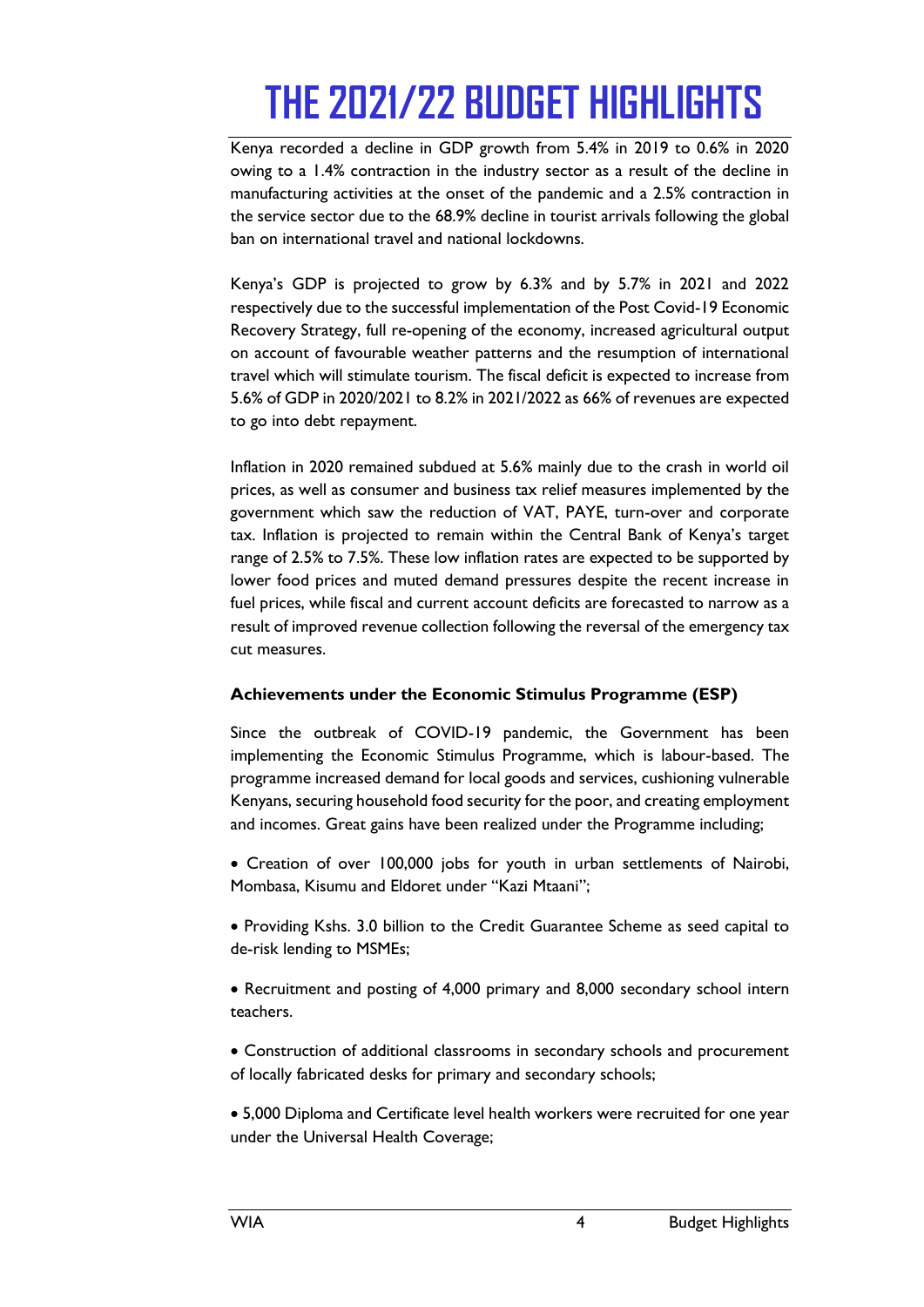• 5,500 Community scouts recruited and distributed to conservation areas across the 47 Counties;

• An additional Kshs 10.0 billion was transferred to the vulnerable and the emerging vulnerable as a result of COVID-19 pandemic; and

• Enhancement of liquidity to businesses through payment of VAT refunds of Kshs 10.0 billion and clearance of pending bills of Kshs 13.1 billion.

In the FY 2020/21, the Government spent Kshs 7.6 billion to purchase COVID-19 vaccines.

• In March 2021, the Government launched the National COVID-19 vaccinations after receiving 1.1 million doses of AstraZeneca Vaccine from the COVAX Facility.

• As of end May, 2021, about 1.0 million persons had received the first dose of COVID-19 vaccine.

• Vaccination of the second dose kicked off on 28th of May 2020 with priority given to frontline health care workers, who received the first jab during the initial roll out in March 2021.

• As of end May, 2021 about 27,000 persons had received the second dose of COVID-19 vaccine.

• The Government is in the process of acquiring more vaccines from Johnson and Johnson to supplement AstraZeneca vaccines.

• In the FY 2021/22 budget, Kshs 14.3 billion is earmarked for the purchase of Covid-19 vaccines. This will facilitate the ongoing vaccination of Kenyans and create herd immunity against COVID-19 to allow resumption of full economic activities

## **CONTINUED IMPLEMENTATION OF THE "BIG FOUR" AGENDA TO SUPPORT ECONOMIC RECOVERY AND SUSTAIN INCLUSIVE GROWTH**

Realization of priority programmes under the "Big Four" Agenda is a critical path to supporting sustainable economic recovery, accelerating employment creation, supporting manufacturing activities, enhancing health coverage, improving food & nutrition security and living conditions through affordable housing. As such, Kshs 142.1 billion has been allocated in the FY 2021/22 to support implementation of priority programmes under the "Big Four" Agenda, in various Ministries, Departments and Agencies: This includes:

Kshs 47.7 billion for Universal Health Coverage;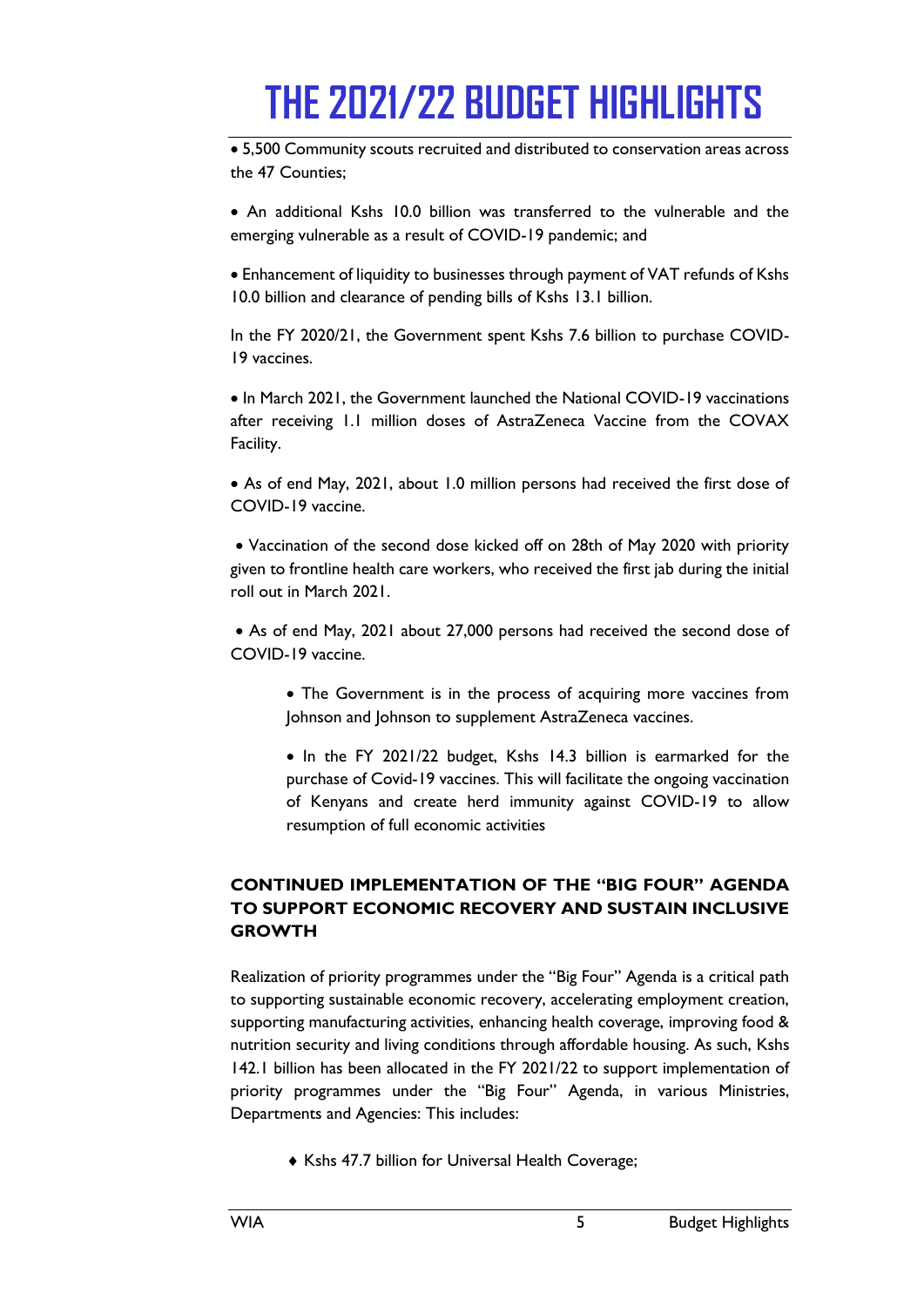- Kshs 20.5 billion for Manufacturing;
- Kshs 13.9 billion for Affordable Housing; and
- Kshs 60.0 billion for Food and Nutrition Security

### 1. **Universal Health Coverage**

The outbreak and rapid spread of the Covid-19 Pandemic necessitated the urgent need to upscale implementation of Universal Health Coverage (UHC) to all our counties. As such, the Government has enhanced allocations to the health sector to support the response to the pandemic and improve health outcomes. In the FY 2021/22 Kshs 47.7 billion was allocated to UHC. Key allocations to the sector include:

- Kshs 7.2 billion for managed equipment services;
- Kshs 4.1 billion for Free Maternity Health Care;

 Kshs 1.9 billion to provide medical cover for the elderly and severely disabled in our society;

 Kshs 8.8 billion for the Kenya COVID-19 Emergency and Response Project;

- Kshs 15.3 billion for Kenyatta National Hospital;
- Kshs 11.4 billion to Moi Teaching & Referral Hospital;
- Kshs 7.3 billion to Kenya Medical Training Centres;
- Kshs 2.8 billion to Kenya Medical Research Institute;

 Kshs 1.3 billion for the construction of Kenya National Hospital Burns and Paediatrics Centre;

 Kshs 450 million for procurement of Cyber Knife Radiotherapy Equipment; and

 Kshs 350 million for the establishment of two cancer centres in Meru and Kakamega.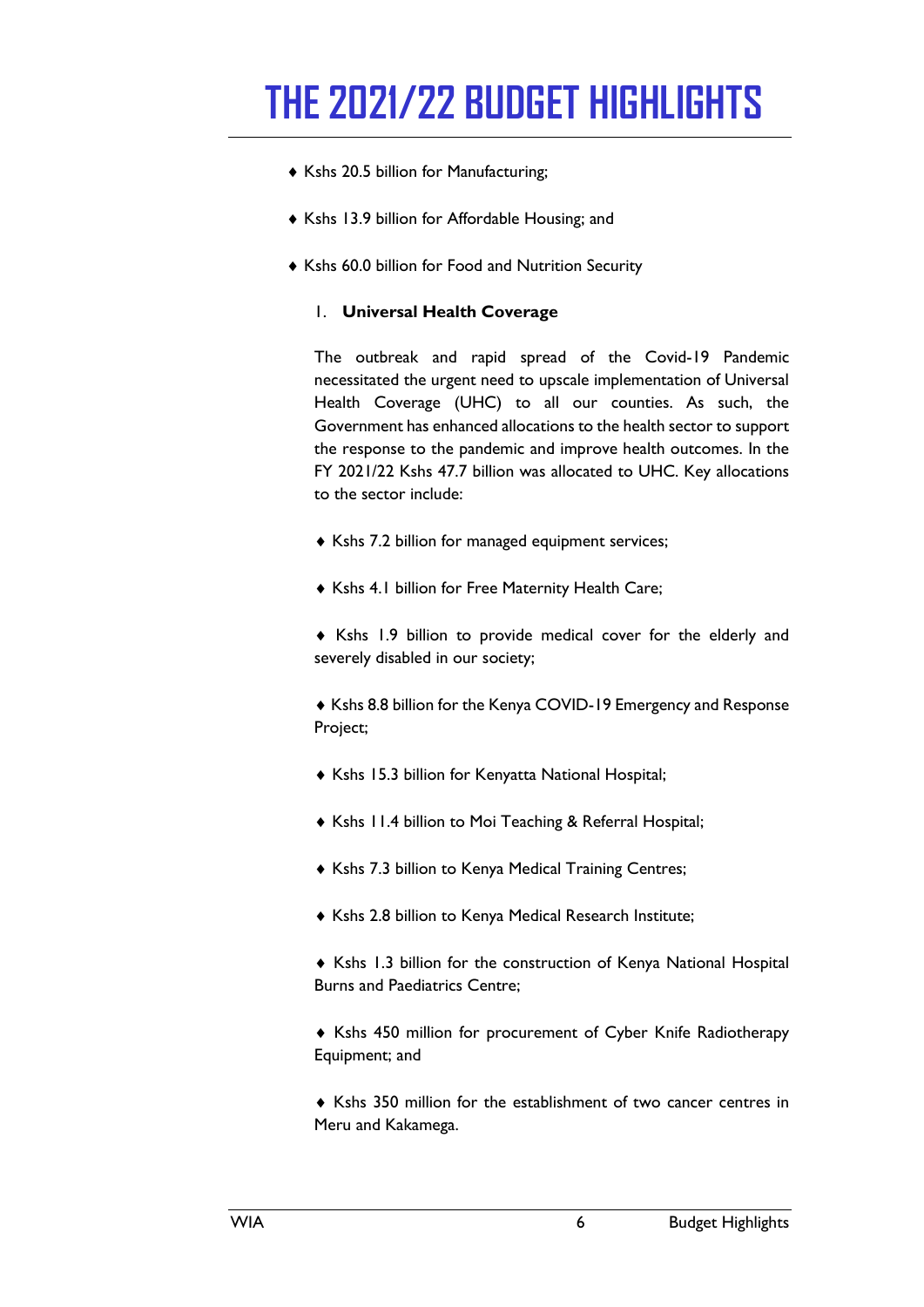Kshs 5.8 billion for addressing and lowering cases of HIV, Malaria and Tuberculosis;

### 2. **Supporting the Growth of Manufacturing for Continued Job Creation**

The Government's enhanced investments in manufacturing sector continues to yield results including job creation and improvement of livelihoods.

 $\Rightarrow$  To this end, the Government has revived and transformed textile, leather and automobile industries, which have in turn created jobs for our youth.

 $\Rightarrow$  Building on the gains already made, the Government has continued to invest in the manufacturing sector to scale up operations, protect local industries and increase the sector's contribution to GDP.

 $\Rightarrow$  In particular, the development of Special Economic Zones (SEZ) among them Naivasha Industrial park, Dongo Kundu Special Economic Zone in the coastal region and Kisumu Special Economic Zone in Miwani will spur local industrial activities and unlock additional employment opportunities for the unemployed population.

 $\Rightarrow$  The Government has also prioritized establishment of private SEZs to boast the manufacturing sector. The Government continues supporting reforms to encourage the investment in manufacturing sector to support and protect local industries. In the FY 2021/22, Kshs 20.5 billion has been set aside to promote local industries under various Ministries, Departments and

 Kshs 1.4 billion to Kenya Industry and Entrepreneurship project;

Kshs 0.5 billion for Development of various SMEs;

Agencies. Key allocations among this include:

 Kshs 0.8 billion for Kenya Youth Empowerment and Opportunities Project;

 Kshs 2.0 billion additional for Credit Guarantee Scheme to enhance access to affordable credit by MSMEs;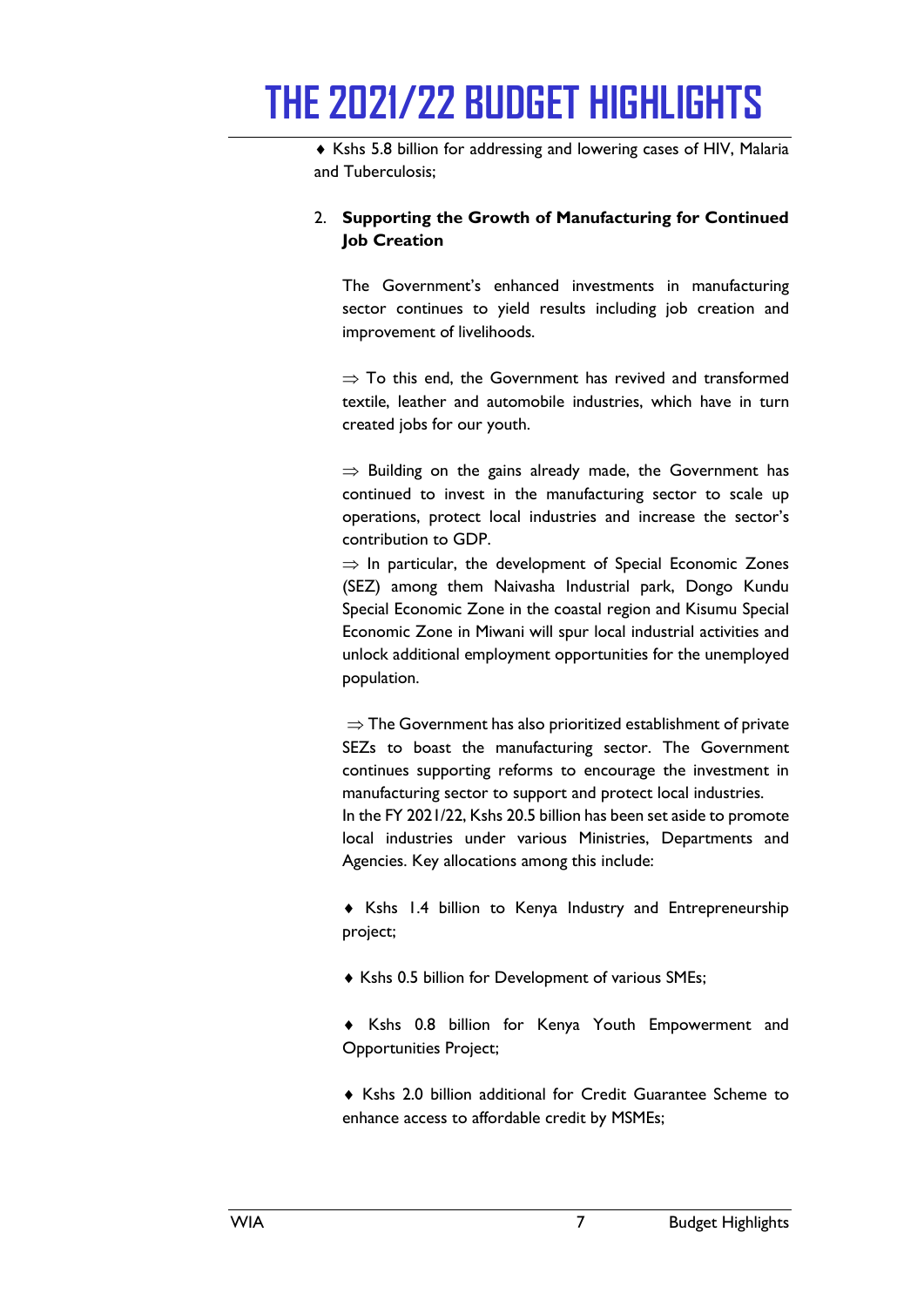Kshs 350 million for development of SEZ Textile Park in Naivasha, Kenanie leather Industrial Park and Athi River Textile Hub;

Kshs 8.3 billion for Dongo Kundu Special Economic Zone;

 Kshs 59.2 million modernization of cooperative cotton ginneries;

- Kshs 130.2 million for the Modernization of RIVATEX; and
- Kshs 210.0 million coffee industry revitalization

### 3. **Provision of Affordable and Decent Housing for All Kenyans**

The Government continues to tackle the housing problem in Kenya by implementing programmes under Affordable Housing Pillar. Resources have been mobilized through the National Housing Development Fund and fostering public-private partnerships in order to fund 500,000 affordable housing units. The National Housing Development Fund continues to mobilize resources to fund the housing projects in Mavoko, NHC Stoni Athi among others which are at various stages of completion. In FY 2021/22 budget, Kshs 13.9 billion has been allocated for affordable Housing. Key allocations include:

- Kshs 3.5 billion to operationalize the Kenya Mortgage and Refinance Company (KMRC);
- Kshs 7.0 billion to Kenya Affordable Housing Project;
- Kshs 500.0 million construction of Social Housing Units;
- Kshs 3.5 billion to Kenya Informal Settlement Improvement Project – Phase II;
- Kshs 750.0 million for the Housing Units for National Police and Kenya Prisons; and
- Kshs 1.0 billion for construction of markets.

## 4. **Enhancing Food and Nutrition Security to all Kenyans**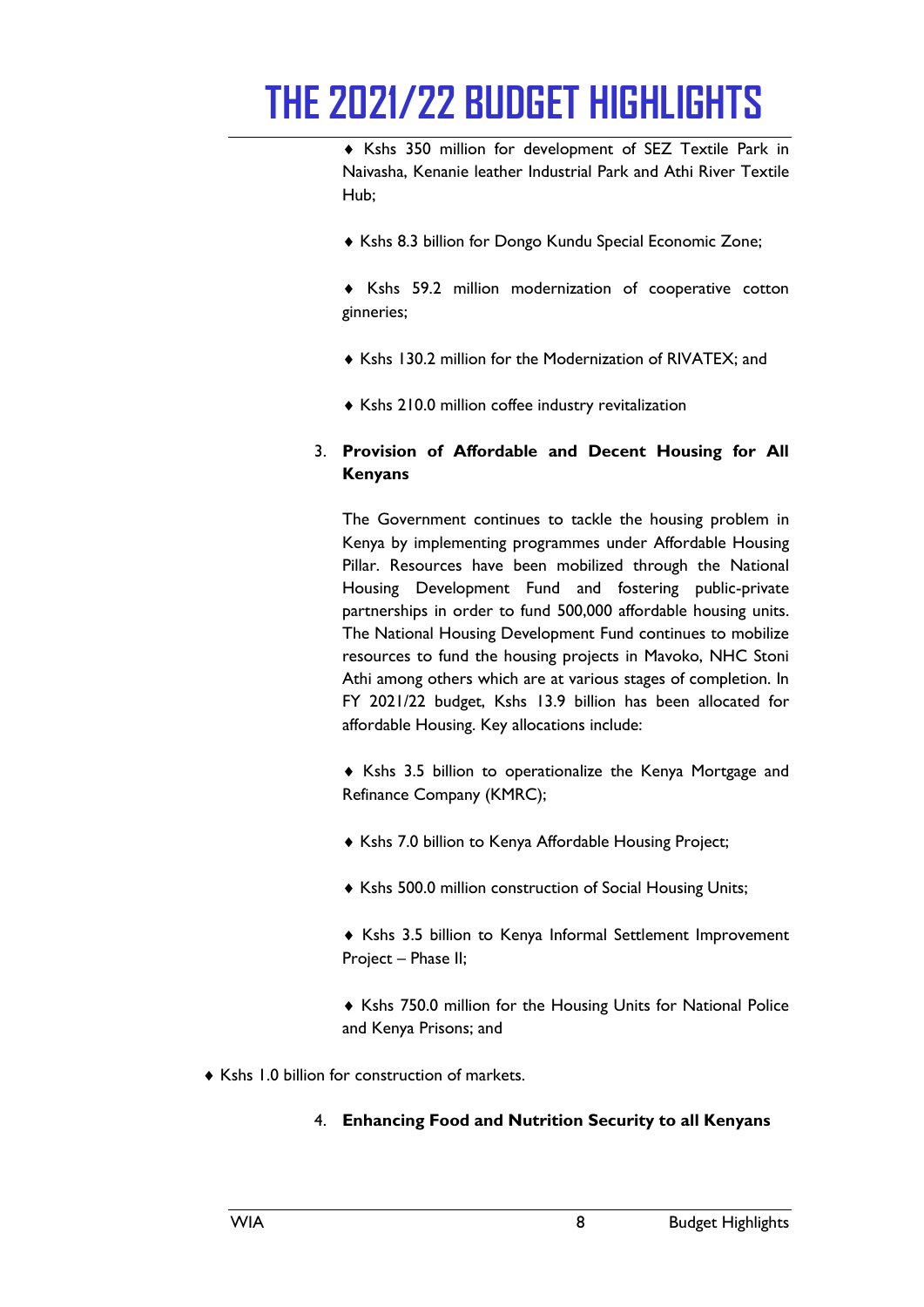Government's efforts to make food cheap and available to all Kenyans are bearing fruits with various initiatives aimed at supporting farming, livestock rearing and fish production. More farmers are now accessing subsidized inputs to lower their cost of production and boost earnings. In FY 2021/22 budget, Kshs 60.0 billion has been allocated to support the aspirations to attain 100 percent food and nutrition security. Key allocations in this budget include:

 Kshs 7.0 billion National Agricultural and Rural Inclusivity project;

 Kshs 1.5 billion Small Scale Irrigation and Value Addition Project;

- Kshs 2.7 billion to Kenya Cereal Enhancement Programme;
- Kshs 1.8 billion for the Emergency Locusts Response;
- Kshs 1.5 billion for National Value Chain Support Project;

 Kshs 620.0 million to the Food Security and Crop Diversification Project;

Kshs 3.1 billion for free disease holding ground in Lamu;

 Kshs 10.7 billion to increasing agricultural productivity and enhance resilience to climate change risks in targeted smallholder farming and pastoral communities;

 Kshs 529.5 million for Insurance Scheme for livestock and crops;

 Kshs 3.2 billion for the Aquaculture Business Development Project;

 Kshs 3.4 billion for the Kenya Marine Fisheries and Socio-Economic Development Project;

 Kshs 2.1 billion for construction of Liwatoni fishing Complex; and

 Kshs 1.0 billion for construction of a fish processing plant in Lamu.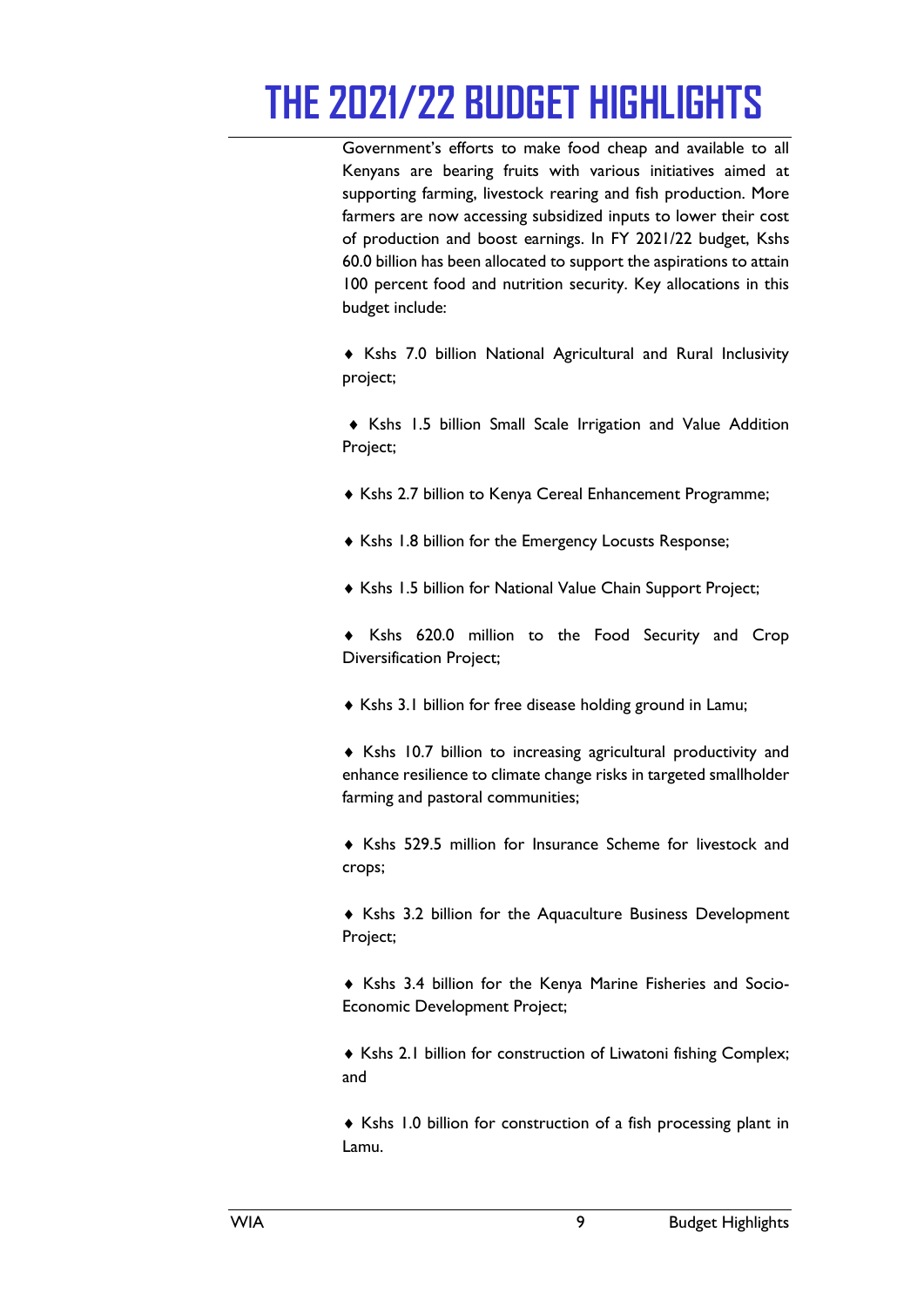### **Enablers for the "Big Four" Plan;**

### **A. Conducive Business Environment for Investment**

### **Macro-Economic Stability**

Government continues to maintain macroeconomic stability by pursuing fiscal and monetary policies that will stimulate the economy to safeguard livelihoods, jobs, businesses and industrial recovery.

 The monetary policy continues to maintain inflation rate within target range of 2.5 percent to 7.5 percent and to ensure stability in interest rates which will in turn support credit extension to the private sector.

 Monetary policy has also strived to promote stable and competitive exchange rate to support exports and ensure sufficient exchange reserves as a cushion from external shocks.

 To complement monetary policy, the fiscal policy will continues to sustain fiscal consolidation efforts through revenue mobilization and expenditure rationalization

### **Improving National Security**

A safe and secure environment remains a prerequisite for achieving the "Big Four" Agenda. To support this, the following key allocations have been made:

Kshs 10.7 billion for Lease Financing of Police Motor Vehicles;

 Kshs 4.8 billion for Police and Prison Officers Medical Insurance Scheme;

Kshs 2.3 billion for Group Personal insurance for police and prisons

 Kshs 1.5 billion for the National Communication and Surveillance System;

 Kshs 335.0 million for Equipping the National Forensic Laboratory; and

 Kshs 1.0 billion for the second mass registration for Huduma number.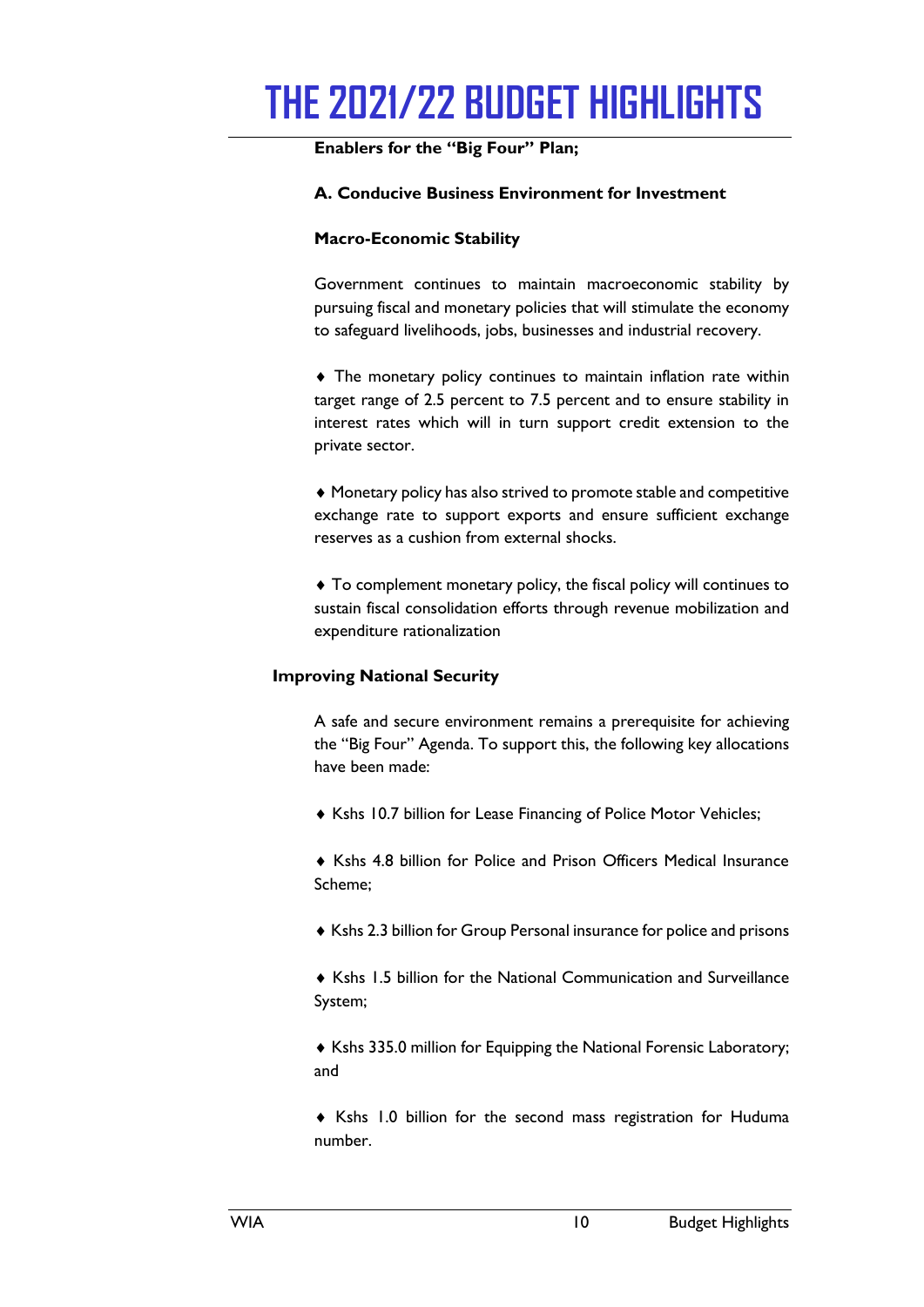### **Digitalizing the Economy to Spur Economic Recovery**

The Government has taken advantage of rapid technological advances as they have great potential to catalyse economic recovery, enable attainment of "Big Four" Initiatives, increase economic growth and improve the lives of Kenyans. To leverage on these gains, the Government continues to enhance investments in the ICT sector to improve access to Government services particularly in the wake of COVID-19 Pandemic. Key allocations to the sector include:

- Kshs 12.0 billion for development of Konza Horizontal Infrastructure;
- Kshs 3.6 billion for Konza Data Centre and Smart City Facilities;

 Kshs 1.2 billion for National Optic Fibre Backbone Infrastructure (Phase II) Expansion;

- Kshs 670.0 million for Digital Literacy Programme (School Laptop Project);
- Kshs 1.0 billion for Government Shared Services;
- Kshs 400.0 million for Construction of Konza Complex Phase 1B; and
- Kshs 604. 0 million for Connectivity to Health Facilities (UHC).

## **B. Infrastructure Development for Inclusive Growth**

### **Road Construction**

The Government has been scaling up the construction of modern highways as well as urban and rural roads in every part of the country. This will open up many areas to economic activities and spur growth. The following allocations have been made in FY 2021/22:

- Kshs 94.7 billion for the ongoing Road and bridges Construction;
- Kshs 36.1 billion for Rehabilitation of Roads; and
- ◆ Kshs 54.0 billion for Maintenance of Roads.

Rail and Ports Construction Railway transport continues to improve interconnectivity and reduced traffic congestion on our roads while the construction of ports continues to enhance job creation for our youth. To continue improving public transport and construction of ports, the following allocations have been proposed:

◆ Kshs 27.2 billion for Construction of SGR Phase II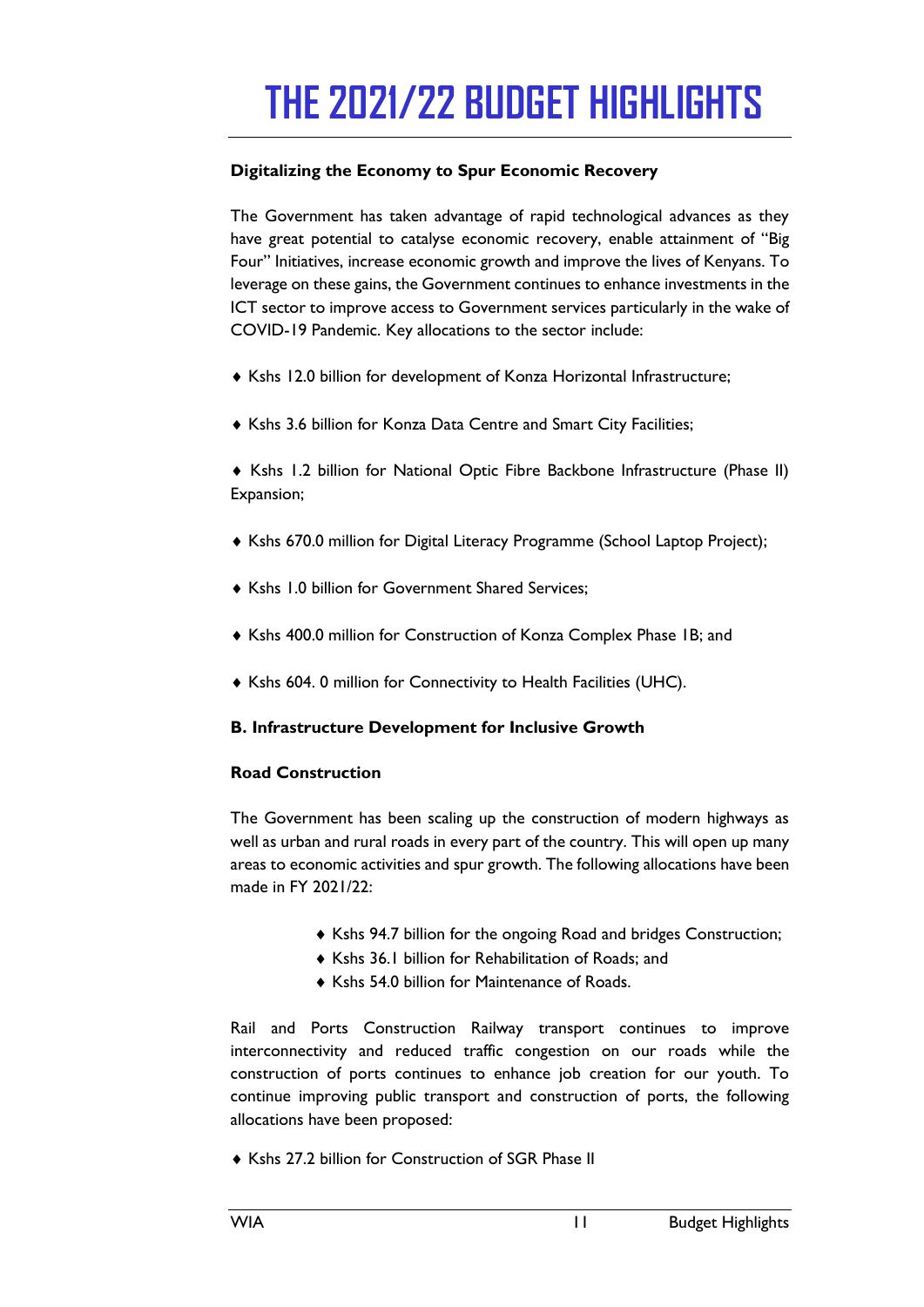- Kshs 7.5 billion for LAPSSET project;
- Kshs 7.5 billion Mombasa Port Development Project;
- Kshs 1.8 billion for rehabilitation of the Meter Gauge Railway;
- Kshs 1.3 billion for Railways Metro Lines;
- Kshs 8.3 billion for Dongo Kundu SEZ;

 Kshs 2.0 billion for construction and rehabilitation of Riruta –Ngong Railway; and

Kshs 2.0 billion for the Kenya National Shipyard

### **Energy**

The Government is committed to ensure efficient and reliable production, transmission and distribution of affordable, clean and reliable energy. Key allocations under the sector include:

- Kshs 50.1 billion to Power transmission & distribution;
- Kshs 11.3 billion for Geothermal Development;
- Kshs 5.7 billion for Electrification of identified Public Institutions; and

 Kshs 1.3 billion for Development of nuclear energy and exploration and mining of coal

## **Sustaining Water Supplies**

Significant resources have been allocated for water and irrigation infrastructure, sewerage and flood control to safeguard livelihoods as follows:

- Kshs 39.1 billion Water & Sewerage Infrastructure;
- Kshs 16.4 billion for Water Resource Management;
- Kshs 9.6 billion Forest and Water Tower Conservation;
- Kshs 10.4 billion to Irrigation & Land Reclamation;
- Kshs 10.8 billion Water Storage & Flood control; and
- Kshs 8.2 billion Wildlife Conservation & Management;

## **C. Sustained Investment in Social Services for the Welfare of Kenyans**

## **Quality and Relevant Education**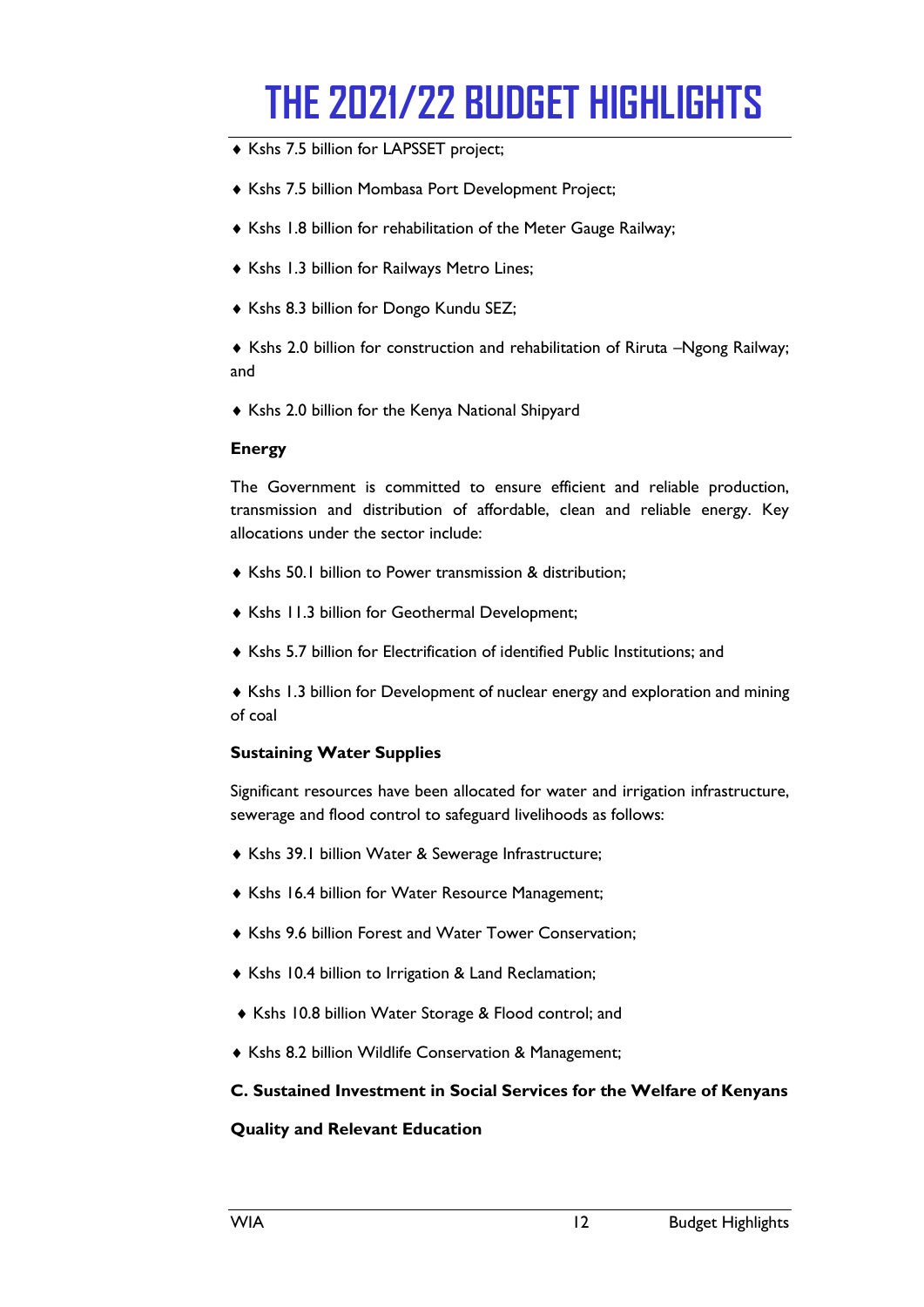Human capital development is central to promoting shared prosperity. The allocations in the FY 2021/22 are aimed at enhancing learning and competencies to develop quality and relevant skills for the 21st century. They include:

- Kshs 281.7 billion for Teachers Service Commission (TSC);
- Kshs 77.7 billion for University Education;
- Kshs 62.2 billion for Free Day Secondary Education;
- Kshs 15.8 billion for Higher Education Loans Board;
- Kshs 12.0 billion for Free Primary Education;

 Kshs 1.8 billion for Construction and Equipping of the Technical Training Institutes;

◆ Kshs 4.0 billion to KNEC for Examination Fee Waiver:

 Kshs 4.2 billion for both the public Primary and Secondary School Infrastructure;

- Kshs 2.5 billion for Recruitment of Additional Teachers; and
- Kshs 1.0 billion for competency Based Curriculum.

## **Equity, Poverty Reduction and Social Protection for Vulnerable Groups**

The Government through the National Safety Net (Inua Jamii) Programme, continues to share benefits of economic growth through cash transfers to vulnerable groups. Allocations in the FY 2021/22 include:

- Kshs 16.7 billion Cash Transfers to Elderly Persons;
- Kshs 7.9 billion for Orphans and Vulnerable Children;
- Kshs 4.1 billion for Hunger Safety Net Programme; and
- Kshs 1.2 billion for Cash Transfer to Persons with Severe Disability.

To support youth and women empowerment, allocations in FY 2021/22 include:

- Kshs 4.2 billion Kenya Youth Empowerment and Opportunities Project;
- ◆ Kshs 10.0 billion for National Youth Service:
- Kshs 454.1 million Youth Enterprise Development Fund
- Kshs 120.0 million for Women Enterprise Fund; and
- Kshs 62.0 million for Uwezo Fund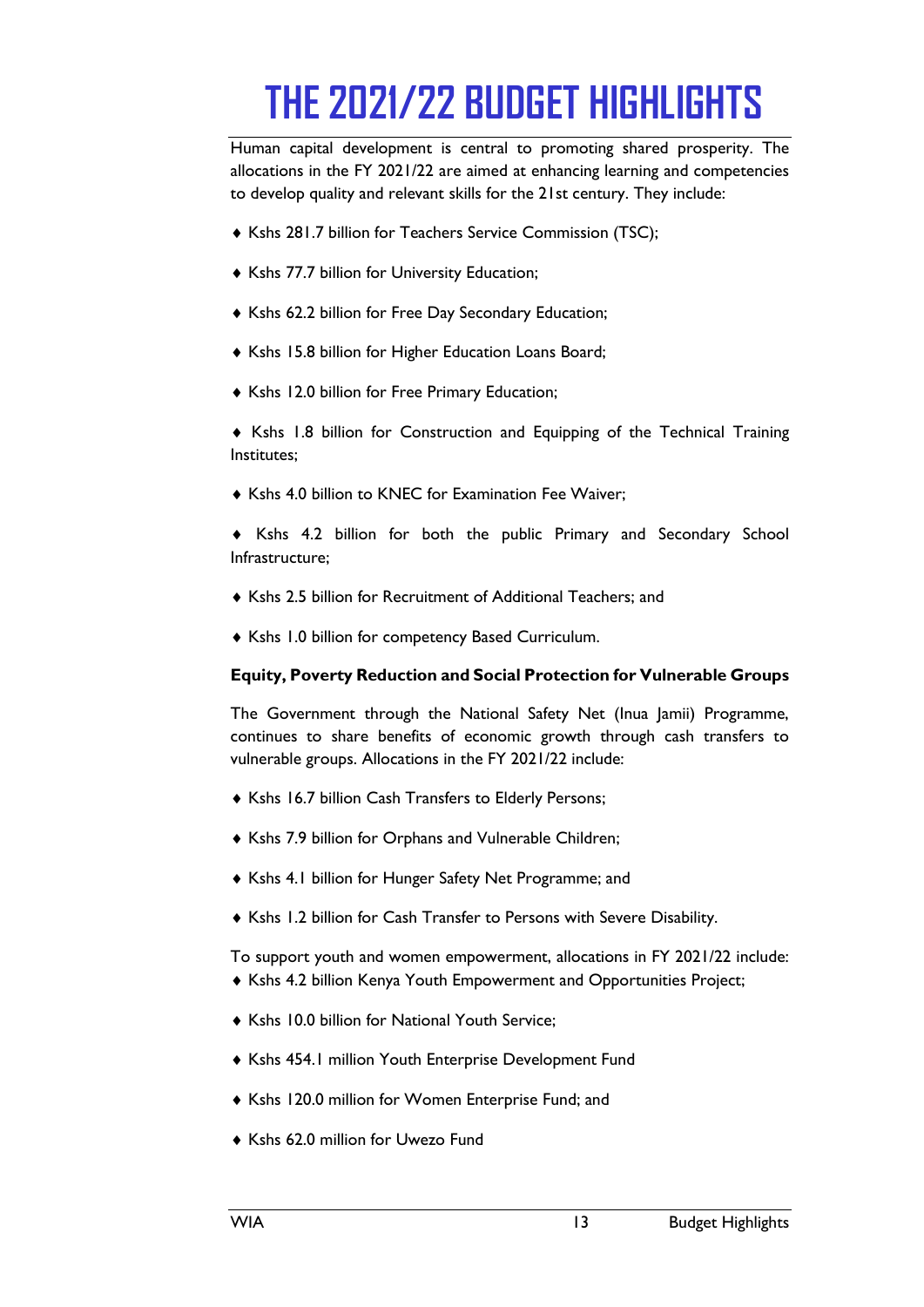The National Government Constituency Fund and National Government Affirmative Action Fund play a key role in promoting equity, reduce poverty and promoting and social development especially in marginalized areas. To continue enjoying these benefits, the FY 2021/22 budget has se aside:  $\triangleleft$  Ksh 41.7 billion for National Government Constituency Fund (NG-CDF);  $\blacklozenge$  Ksh 6.8 billion for Equalization Fund: and  $\bullet$  Ksh 2.1 billion for National Government Affirmative Action Fund (NG-AAF).

## **D. Continued Support to Counties for Enhanced Service Delivery**

The National Government has continued to support the County Governments to ensure that devolution succeeds. In the FY 2021/22, County Governments have been allocated Ksh 409.8 billion, which comprises of:  $\blacklozenge$  Ksh 370.0 billion from the equitable share of revenue raised nationally;  $\bullet$  Ksh 7.5 billion as additional conditional allocations from the National Government share of revenue  $;$  and  $\blacklozenge$  Ksh 32.3 billion as conditional allocation from the Development Partners.

Nairobi Metropolitan Services  $\triangleq$  As a pilot programme, the Nairobi Metropolitan Services has been successful in rolling back the frontiers of urban indignity.  $\triangle$  Ksh 27.2 billion has been allocated in the FY 2021/22 budget to support NMS continue to perform its functions

## **ECONOMIC RECOVERY STRATEGY**

Building on the gains made from Economic Stimulus Programme, the Government is implementing an Economic Recovery Strategy to mitigate the adverse impact of the Pandemic on the economy and re-position it on an inclusive and sustainable growth trajectory. Interventions under this strategy seeks to:  $\triangle$  Enhance resource mobilization to ensure sustainable funding of our development programs;  $\Rightarrow$ Including Public Private Partnerships and lease financing.  $\triangle$  Support the role of private sector in economic development by facilitating credit access by Micro, Small & Medium Enterprises through the Credit Guarantee Scheme; • Upscale investment in ICT and digital infrastructure in order to facilitate e-commerce and efficient delivery of public services;  $\blacklozenge$  Promote local production processes and domestic supply value chains;  $\blacklozenge$  Strengthen social protection through targeted policy interventions and programs.  $\Rightarrow$  Improve access to education, strengthen health care systems and enhance cash transfers for the support of the vulnerable members of our society;  $\blacklozenge$  Ensure a secure and conducive business environment; Develop critical infrastructure to reduce cost of doing business as well as promote competitiveness;  $\triangleleft$  Support youth, women and persons with disability to enable them actively contribute to economic recovery;  $\triangleleft$  Facilitate County Governments in strengthening their systems to enhance service delivery; and  $\triangleleft$ Implement various structural reforms to enhance the efficiency of public service delivery-Governance, PFM reforms, financial sector reforms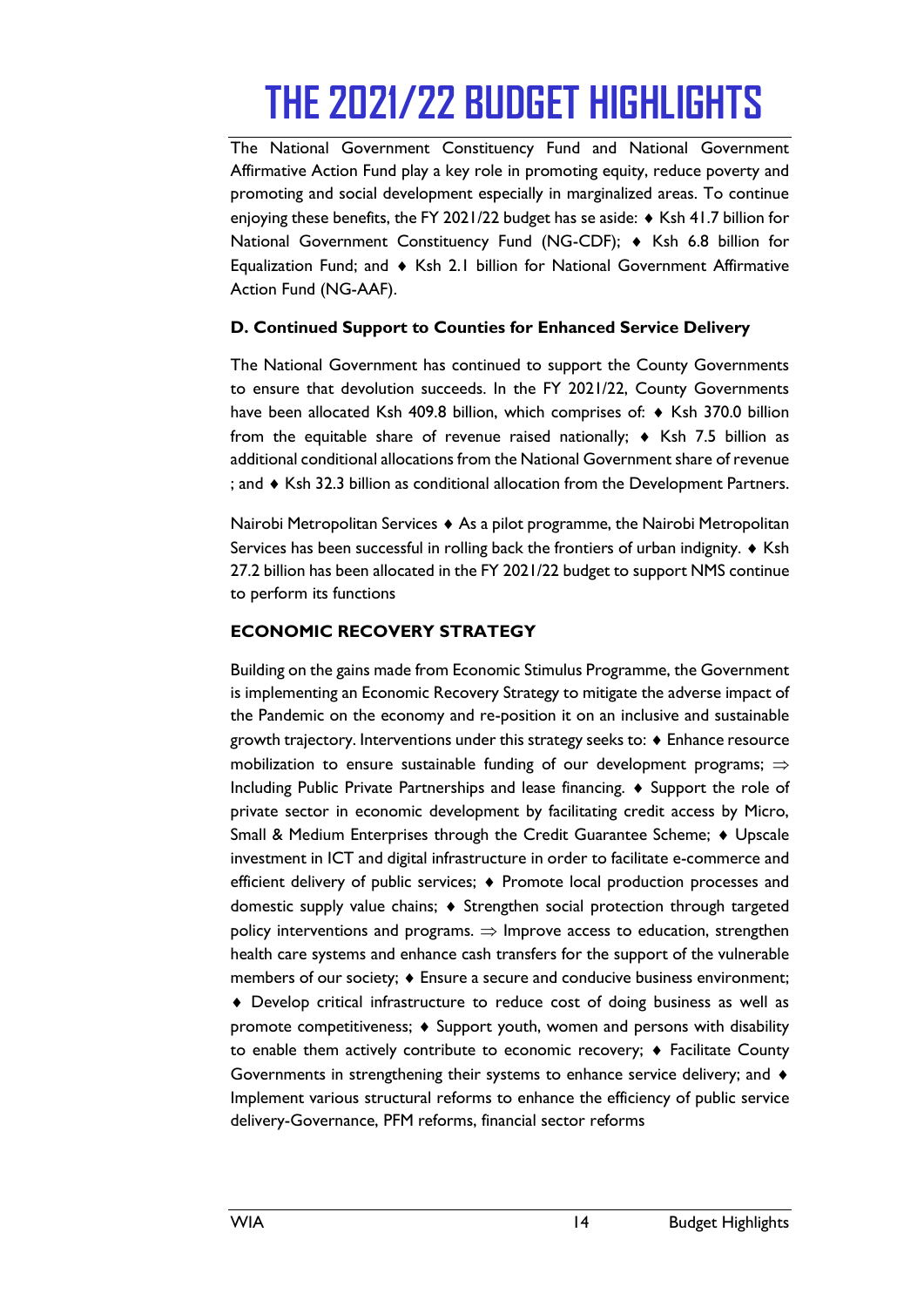In the FY 2021/22 budget, Ksh 23.1 billion has been allocated for the Economic Recovery Programme in the following areas:  $\blacklozenge$  Ksh. 2.6 billion to enhance liquidity to business;  $\triangle Ksh$  6.4 billion for improving education outcome;  $\triangle Ksh.$  6.9 billion for improving environment, water and sanitation facilities;  $\triangle$  Ksh. 1.97 billion for improving agriculture and food security;  $\triangleleft$  Ksh. 1.2 billion for the recruitment of health care interns;  $\triangleleft$  Ksh. 1.0 billion for the Kenya Wildlife Services to engage community scouts; and  $\blacklozenge$  Ksh 3.0 billion for the youth empowerment and employment creation under Kazi Mtaani Programme,

### **Summary of Proposed Tax Measures**

## **Customs Measures**

 Finished Iron and steel products to be imported at 25% or corresponding specific rate;  $\triangleleft$  Import duty on leather and footwear products at 25% or corresponding specific rate;  $\triangleleft$ unassembled motorcycles at 10% under Duty Remission Scheme.

- Inputs used in textile and apparel sector at 0% under the Duty Remission Scheme;
- $\bullet$  Import duty on furniture products at 35% duty rate;
- Inputs for manufacture of baby diapers at 0% under Duty Remission Scheme;

### **Value Added Tax Measures**

- VAT exemption on Health Products and Technologies to boost health sector.
- VAT exemption on goods used in geothermal, oil and mining projects.
- VAT exemption on equipment for generation of solar and wind energy.

 Transitional VAT exemption on goods used in power generation under power purchase agreements

 VAT exemption for asset transferred to Real Estate Investment Trusts and Asset Backed Securities

Bread exempt from VAT instead of being both exempt and zero rated.

### **Excise Duty Measures**

 Rebate on excise duty paid on internet data services purchased in bulk for resale.

- Excise duty on locally manufactured sugar confectionary and white chocolate.
- Removed excise duty on imported glass bottles.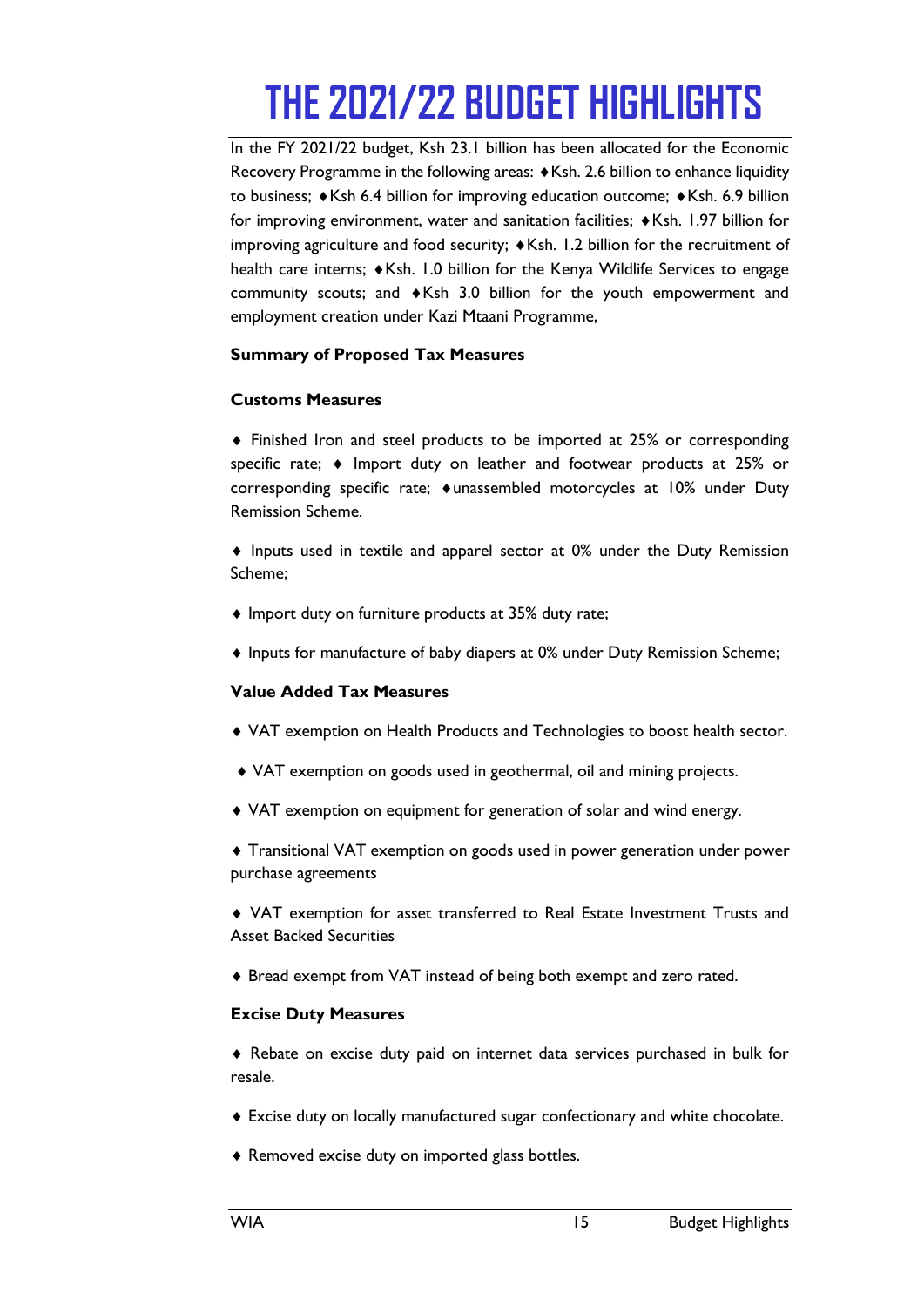- Changed excise duty rate on Motorcycles from Kshs 11,608.23 per unit to 15%.
- Excise duty on nicotine pouch at Kshs 5,000 per kg.
- Excise duty on betting at 20% of amount wagered.

### **Income Tax Measures**

 Removal of limitation for carrying forward of losses under Section 15(4) of income Tax Act

 Thin capitalization rule changed from debt-to-equity ratio to 30% of earnings before interest, taxes, depreciation and amortization.

- National Health Insurance Fund to qualify for insurance relief.
- Tax rebate extended to employers engaging TVET graduates as apprentice.

 Management and professional fees under the extractive sector harmonized with service fees, in the same sector, at 10%. Fees and Levies

 Import Declaration Fee (IDF) and Railway Development Levy (RDL) exemption on goods in imported public interest, or to promote investment above Kshs 5 billion.